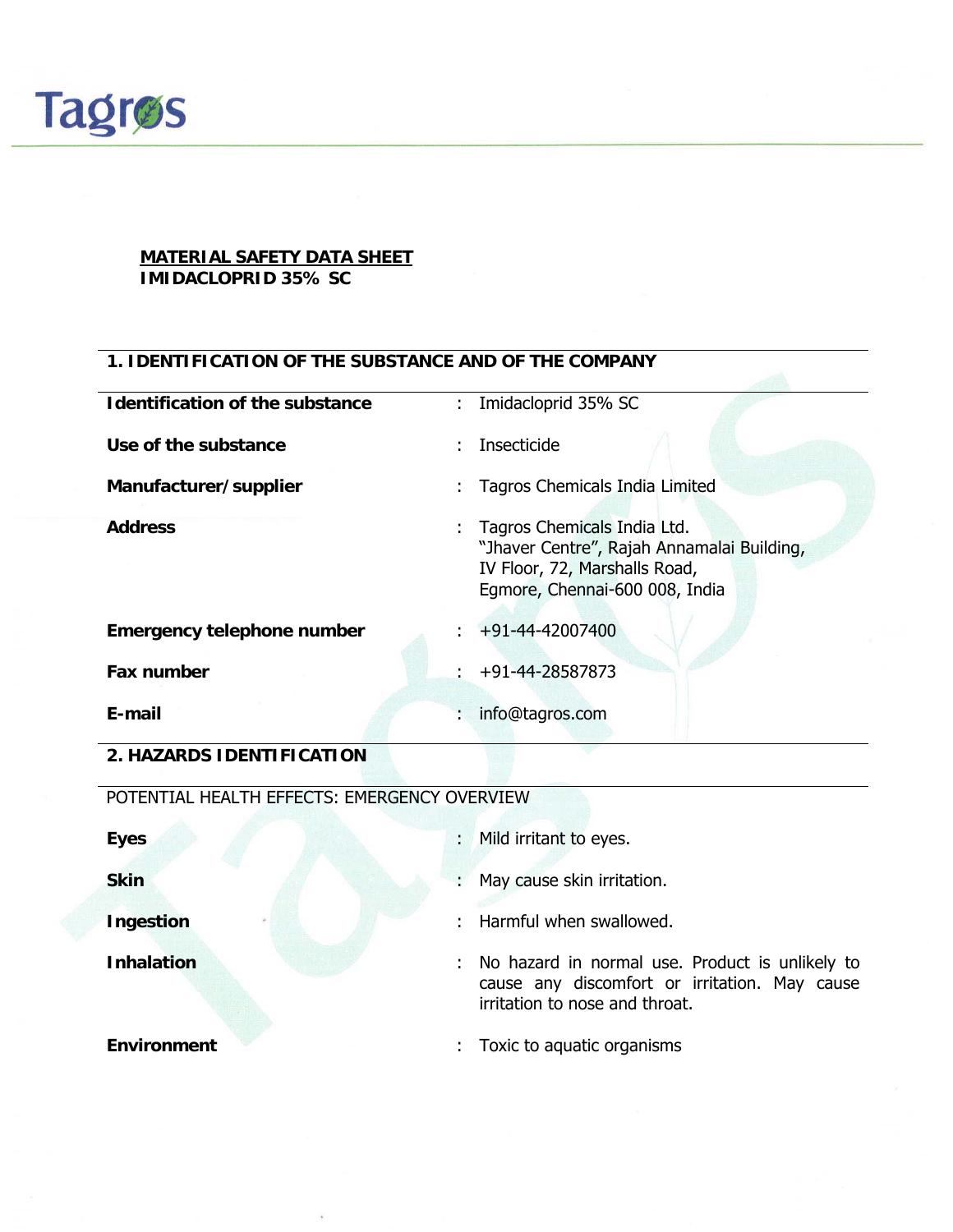

### **3. COMPOSITION / INFORMATION ON INGREDIENTS**

| <b>Chemical name</b>                                                                          | <b>CAS No.</b> | EC No.                | <b>Classification</b>                                                                                                                                                                                             | Con.<br>% w/v   |
|-----------------------------------------------------------------------------------------------|----------------|-----------------------|-------------------------------------------------------------------------------------------------------------------------------------------------------------------------------------------------------------------|-----------------|
| Imidacloprid (ISO);<br>E-1-(6-chloropyridin-3-ylmethyl)-N-<br>nitroimidazolidin-2-ylidenamine | 138261-41-3    | 428-040-8             | Xn; R22<br>N; R50/53                                                                                                                                                                                              | 35.0            |
| <b>Others</b>                                                                                 |                |                       |                                                                                                                                                                                                                   | 65.0            |
| <b>4. FIRST AID MEASURES</b>                                                                  |                |                       |                                                                                                                                                                                                                   |                 |
| <b>Contact with eyes</b>                                                                      | sheet.         |                       | Hold eye open and rinse slowly and gently with<br>water for 15-20 minutes. Avoid exposing affected<br>eyes to bright light. Seek medical advice and<br>show the container or this material safety data            |                 |
| <b>Contact with skin</b>                                                                      |                | for treatment advice. | Remove contaminated clothing and wash the<br>affected area with water and soap. Call a doctor                                                                                                                     |                 |
| Ingestion                                                                                     | water.         |                       | Do not induce vomiting. Do not give anything by<br>mouth. Obtain medical attention immediately. If<br>the person is alert, rinse mouth thoroughly with                                                            |                 |
| <b>Inhalation</b>                                                                             |                |                       | If vapours or mists have been inhaled, remove the<br>source of contamination or move victim to fresh<br>air. The patient should be kept under observation<br>and obtain medical attention if irritation persists. |                 |
| <b>5. FIRE FIGHTING MEASURES</b>                                                              |                |                       |                                                                                                                                                                                                                   |                 |
| <b>Extinguishing media</b>                                                                    |                |                       | : If product is involved in a fire, use water spray,<br>foam, dry powder, carbon dioxide or sand.                                                                                                                 |                 |
| <b>Special exposure hazards</b>                                                               |                |                       | : Fire may produce irritating or poisonous vapours<br>(toxic compounds of carbon,<br>chlorine), mists or other products of combustion.                                                                            | nitrogen<br>and |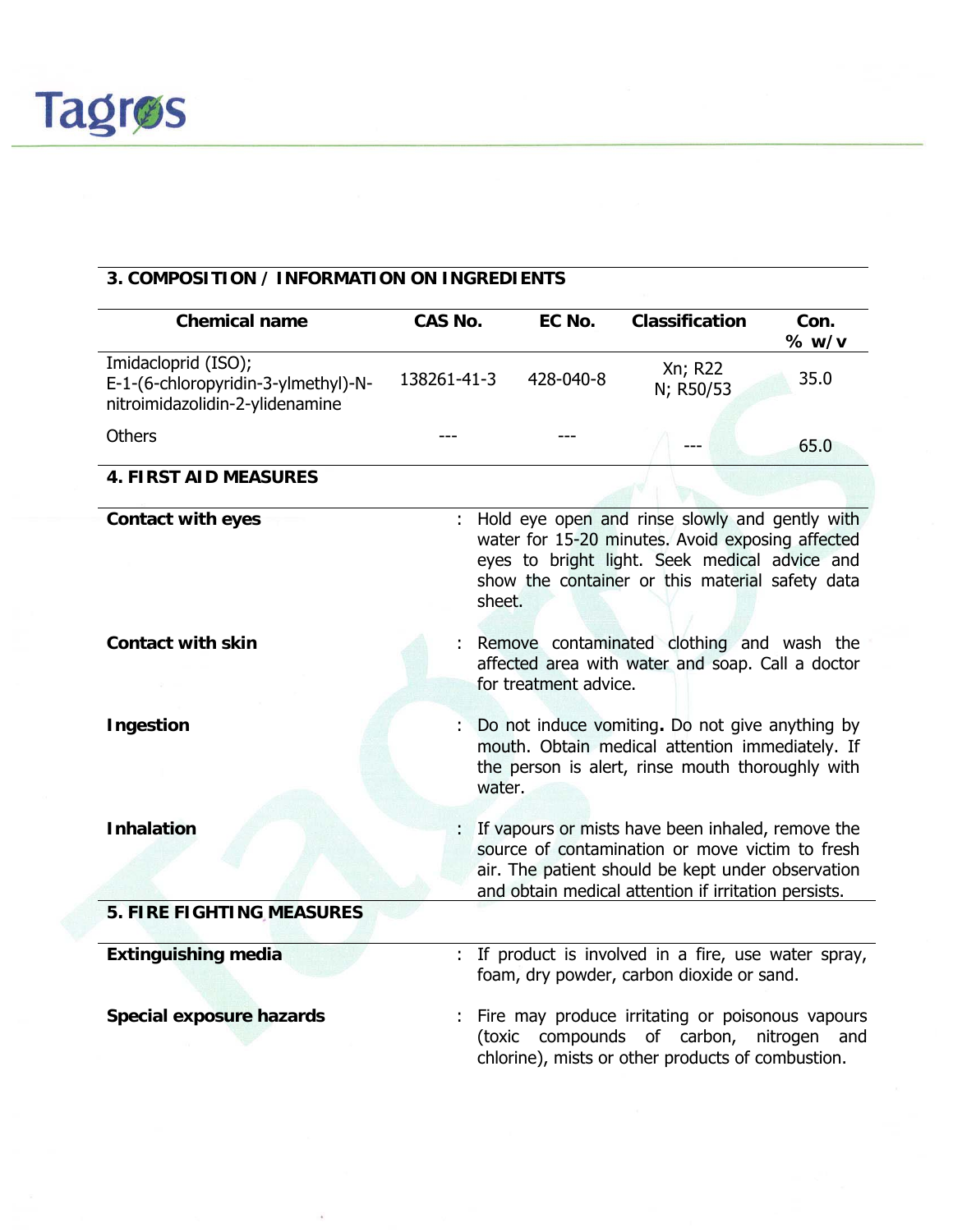

|  | <b>Protective equipment for fire-fighting : Do not breathe fumes. Wear full protective clothing</b> |
|--|-----------------------------------------------------------------------------------------------------|
|  | & self-contained breathing apparatus.                                                               |

**Fire fighting guidance** : Keep out of smoke. Fight fire from upwind position. Cool closed containers/tanks exposed to fire with water spray. Do not allow run-off to enter drains or water courses.

#### **6. ACCIDENTAL RELEASE MEASURES**

- **Personal precautions 1988** : Avoid contact with spilled material or contaminated surfaces. If ordinary clothing becomes contaminated, remove it immediately. When dealing with the spillage do not eat, drink or smoke and wear personal protective clothing as detailed in section 8.
- **Environmental precautions** : Keep people and animals away. Prevent entry into drains, sewers and watercourses.
- **Methods for cleaning up** : Small Spill: Sweep or vacuum up spillage and collect in suitable container for disposal.

Large Spill: Liquid spills on floor or other impervious surfaces should be contained and should be absorbed with attapulgite, bentonite or other absorbent clays. Collect contaminated absorbent, place in plastic-lined metal drum and dispose of in accordance with instructions Provided. Thoroughly scrub floor or other impervious surface with a strong industrial type detergent solution and rinse with water.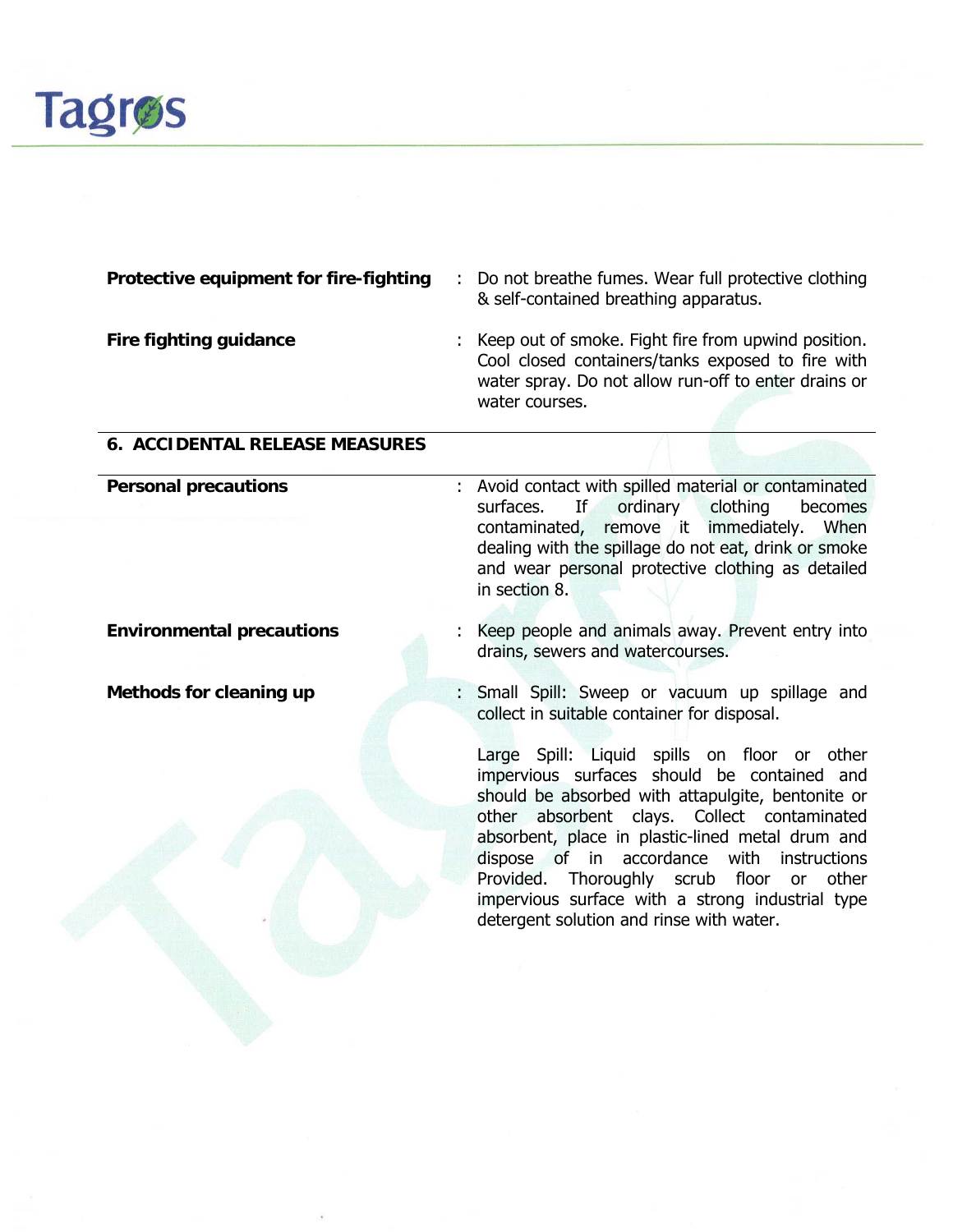#### **7. HANDLING AND STORAGE**

**Handling** : Wear chemically impervious gloves, safety glasses, goggles or face shield. Mechanical ventilation should be used when handling this product in enclosed spaces. Wash hands thoroughly with soap and water after handling and before eating, drinking, chewing gum, using the toilet. Remove personal protective equipment (PPE) immediately after handling this product. Wash the outside of gloves before removing. As soon as possible, wash thoroughly and change into clean clothing. Read all precautions and instructions on the label. **Storage** : Store the material in a well ventilated, secure area out of reach of children and domestic animals. Do not store food, beverages or tobacco product in the storage area. Prevent eating, drinking, chewing and cosmetic application in areas where there is a potential for exposure to the material. Wash thoroughly with soap and water after handling. **8. EXPOSURE CONTROLS / PERSONAL PROTECTION** 

**Exposure limit value** : ADI: (JMPR) 0.06 mg/kg bw (2001)

**Engineering controls** : Mechanical ventilation should be used when handling this product in closed spaces

**Respiratory protection** : Use a NIOSH approved respirator in absence of mechanical ventilation.

**Hand protection** : Wear chemical-resistant gloves such as nitrile, neoprene rubber, polyvinyl chloride (PVC).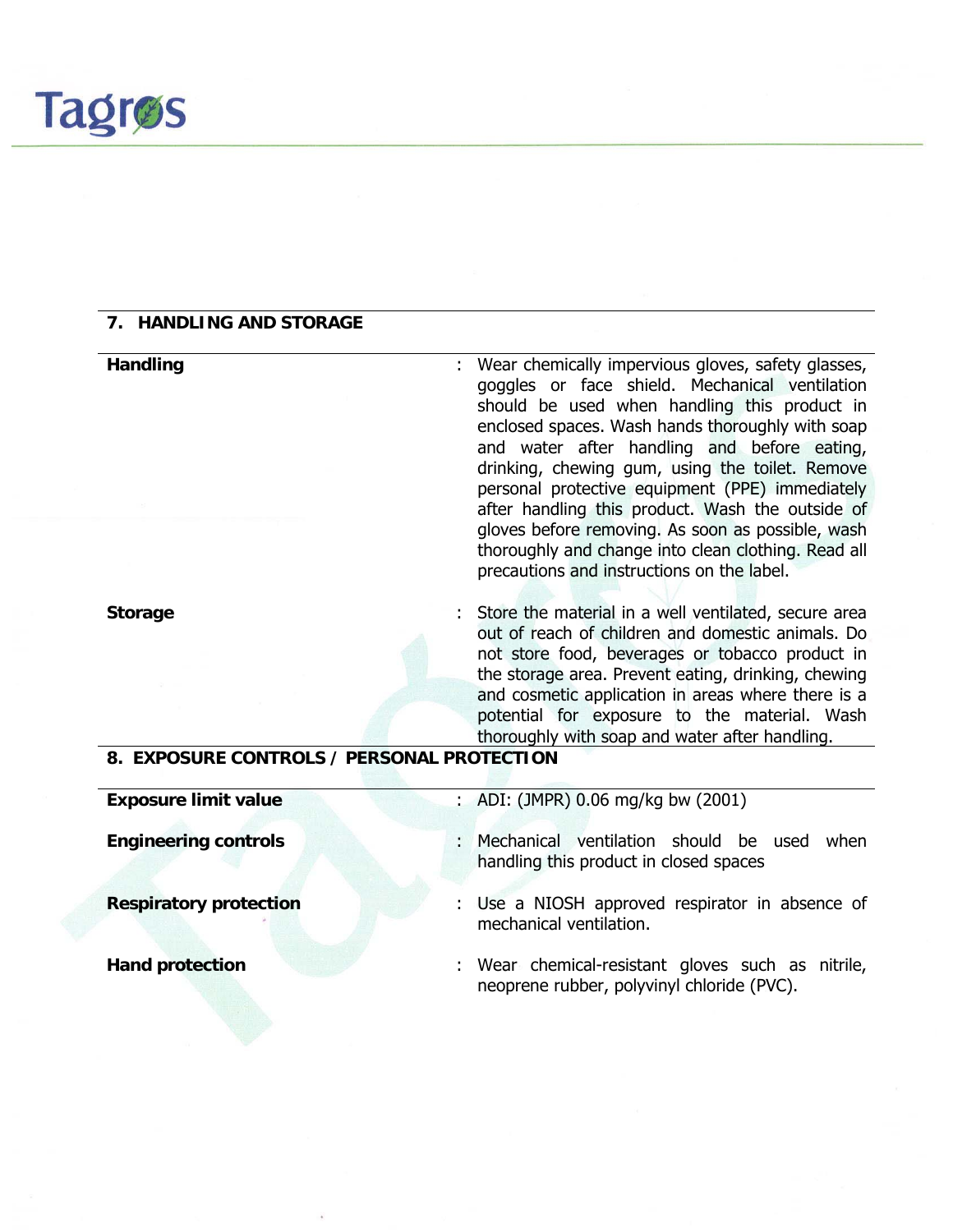

**Eye protection** : Wear safety goggles with imperforated side shield and face shield.

**Skin protection Skin protection 1988 1988 1989 1989 1989 1989 1989 1989 1989 1989 1989 1989 1989 1989 1989 1989 1989 1989 1989 1989 1989 1989 1989 1989 1989 1989 198** protective suit.

**Environmental exposure controls** : Keep away from food, drink and animal feed stuff. This material and its container must be disposed off as hazardous waste. Avoid release to the environment. Refer to special instructions/safety data sheet.

#### **9. PHYSICAL AND CHEMICAL PROPERTIES**

| <b>Physical state</b>   | : Liquid                                                |
|-------------------------|---------------------------------------------------------|
| Color                   | : White to off-white                                    |
| <b>Odour</b>            | : Slight characteristic                                 |
| <b>Molecular Weight</b> | $: 255.7$ (Imidacloprid)                                |
| <b>Relative density</b> | : 1.15                                                  |
| Solubility in water     | : Completely miscible                                   |
| <b>Persistent foam</b>  | : Maximum: 40 ml after 1 min.                           |
| Wet sieve test          | : Maximum: $0.1\%$ retained on a 75 $\mu$ m test sieve. |
|                         |                                                         |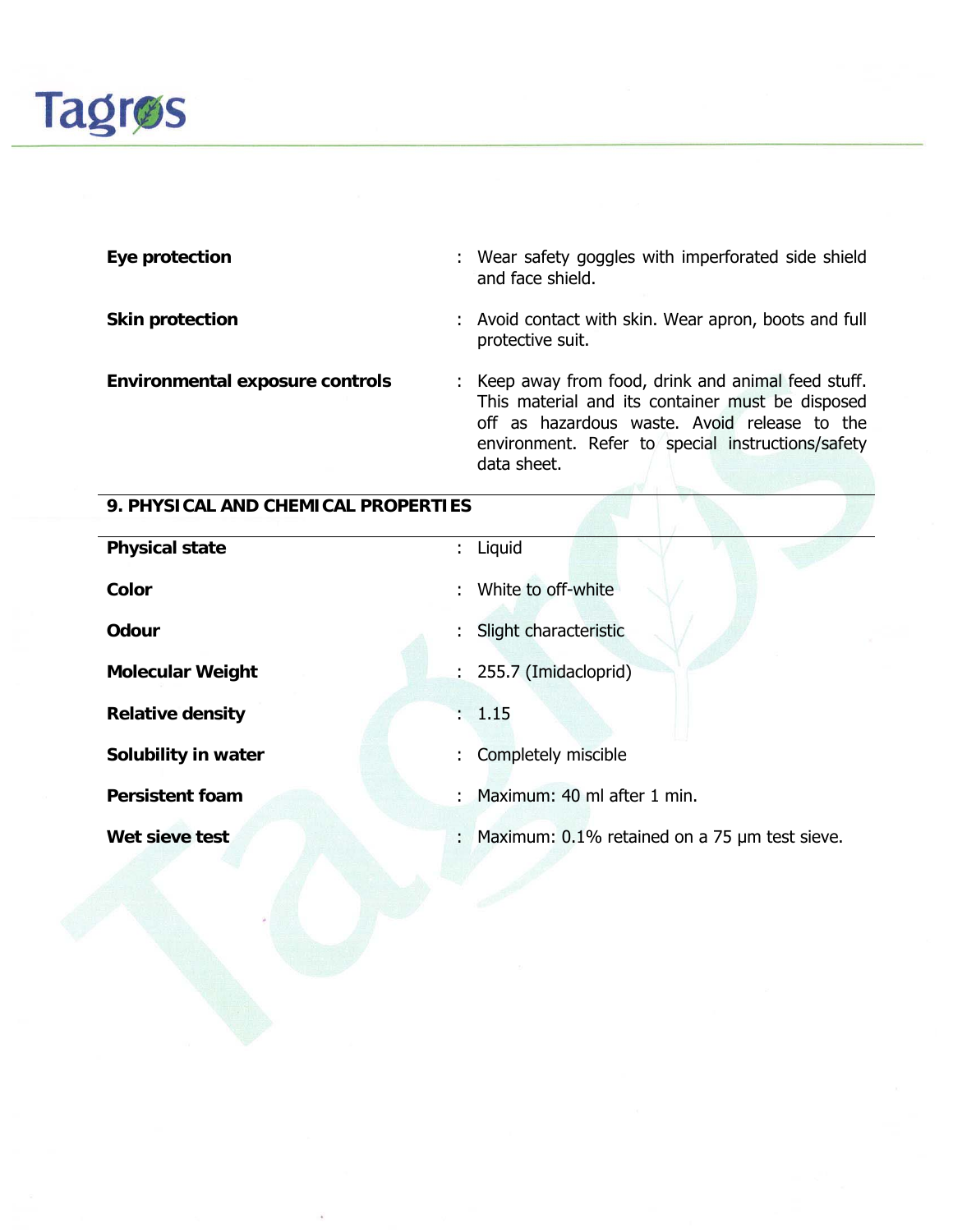

# **10. STABILITY AND REACTIVITY Stability** : Stable for a period of 2 years under normal warehouse conditions. **Conditions to avoid** : Avoid excessive heat and flame. **Materials to avoid Exercise 2018 :** Avoid contact with strong oxidising agents. **Incompatibility** : Incompatible with oxidizing agents. **11. TOXICOLOGICAL INFORMATION Acute toxicity**  Rat LD<sub>50</sub> oral, Rats **and State 3** and September 2014 in 1958.74 mg/kg bw (technical) Rat LD<sub>50</sub> dermal, Rats **:** >2000 mg/kg bw(technical) **Skin irritation** : Non-irritant to skin of rabbits **Eye irritation** : Mild-irritant to eye of rabbits **Skin sensitization** : Non-sensitiser to skin of Guinea pigs **Long term studies Carcinogenicity** : Non-carcinogenic in rat and mice **Mutagenicity** : Non-mutagenic **Reproductive toxicity** : Non-reprotoxic and teratogenic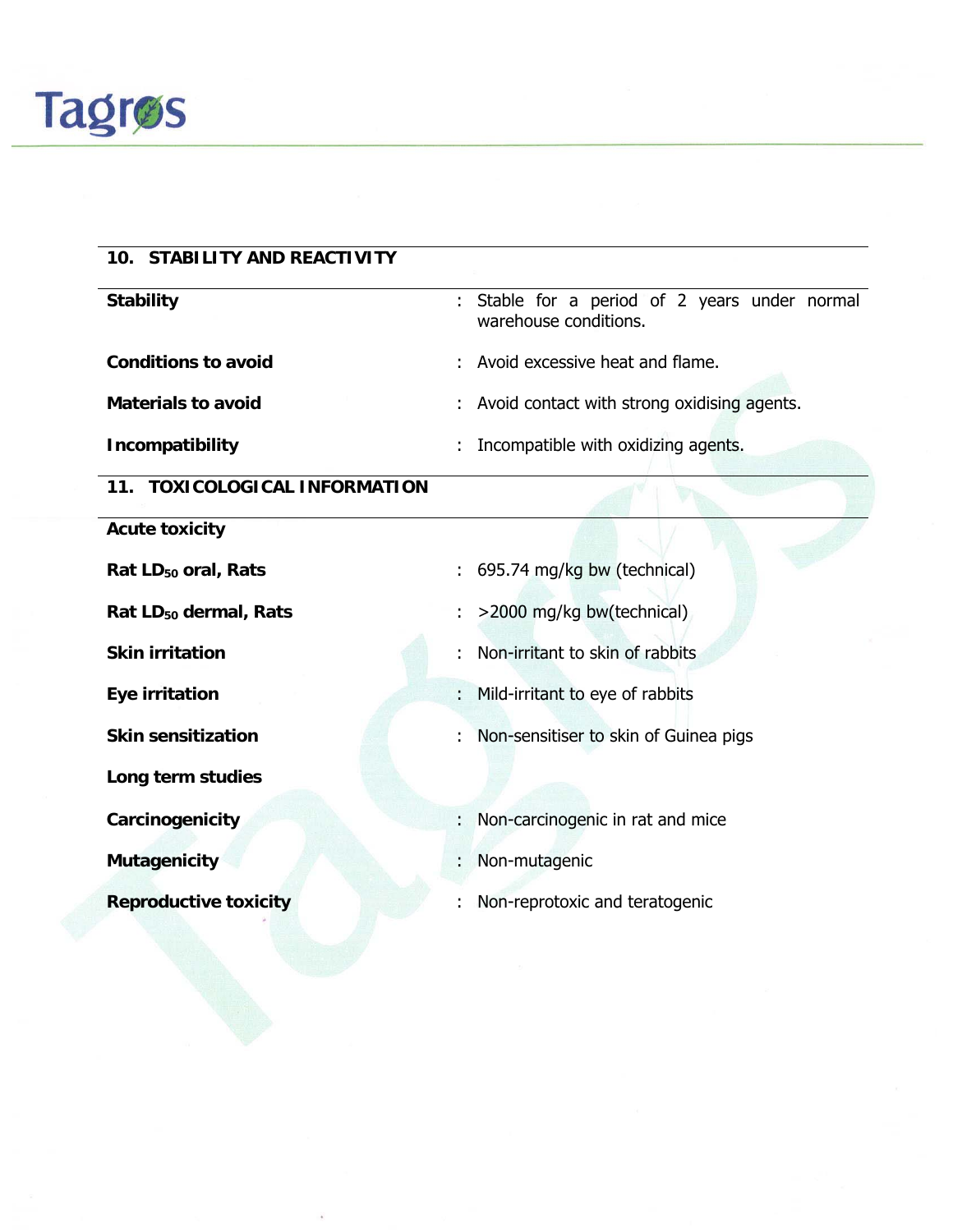

### **12. ECOLOGICAL INFORMATION**

| <b>Ecotoxicity</b>                 |  |                                                                                                                                                                                                                                 |
|------------------------------------|--|---------------------------------------------------------------------------------------------------------------------------------------------------------------------------------------------------------------------------------|
| Fish, golden orfe                  |  | : $LC_{50}$ (96 h): 237 mg/l (Imidacloprid)                                                                                                                                                                                     |
| Daphnia magna                      |  | : $LC_{50}$ (48 h) 85 mg/l (Imidacloprid)                                                                                                                                                                                       |
| Algae,<br>subcapitata              |  | <b>Pseudokirchneriella</b> : EC <sub>50</sub> : >100 mg/l (Imidacloprid)                                                                                                                                                        |
| <b>Bees</b>                        |  | : Imidacloprid is harmful to honeybees by direct<br>contact, but no problems expected when not<br>sprayed into flowering crop or when used as a<br>seed treatment.                                                              |
| Earthworms, Eisenia foetida        |  | $LC_{50}$ : 10.7 mg/kg dry soil. (Imidacloprid)                                                                                                                                                                                 |
| <b>Birds, Japanese Quails</b>      |  | LD <sub>50</sub> : 31 mg/kg (Imidacloprid)                                                                                                                                                                                      |
| <b>Mobility</b>                    |  | : Imidacloprid and soil metabolites are to be<br>classified as immobile; leaching into deeper soil<br>layers is not to be expected if Imidacloprid is used<br>as recommended.                                                   |
| Persistence and degradability      |  | : Environmental DT50 c. 4 h. Besides sunlight, the<br>microbial activity of a water/sediment system is<br>an important factor for the degradation of<br>Imidacloprid.                                                           |
| <b>13. DISPOSAL CONSIDERATIONS</b> |  |                                                                                                                                                                                                                                 |
| <b>Product disposal</b>            |  | : Do not empty into drains or waterways. Disposal<br>of product would usually be by incineration in an<br>appropriate licensed commercial<br>incinerator.<br>Advice may be obtained from local waste<br>regulation authorities. |
| <b>Container disposal</b>          |  | Puncture container to avoid re-use. Dispose of                                                                                                                                                                                  |

empty container in a sanitary landfill or by incineration, or, if allowed by local authorities, by burning.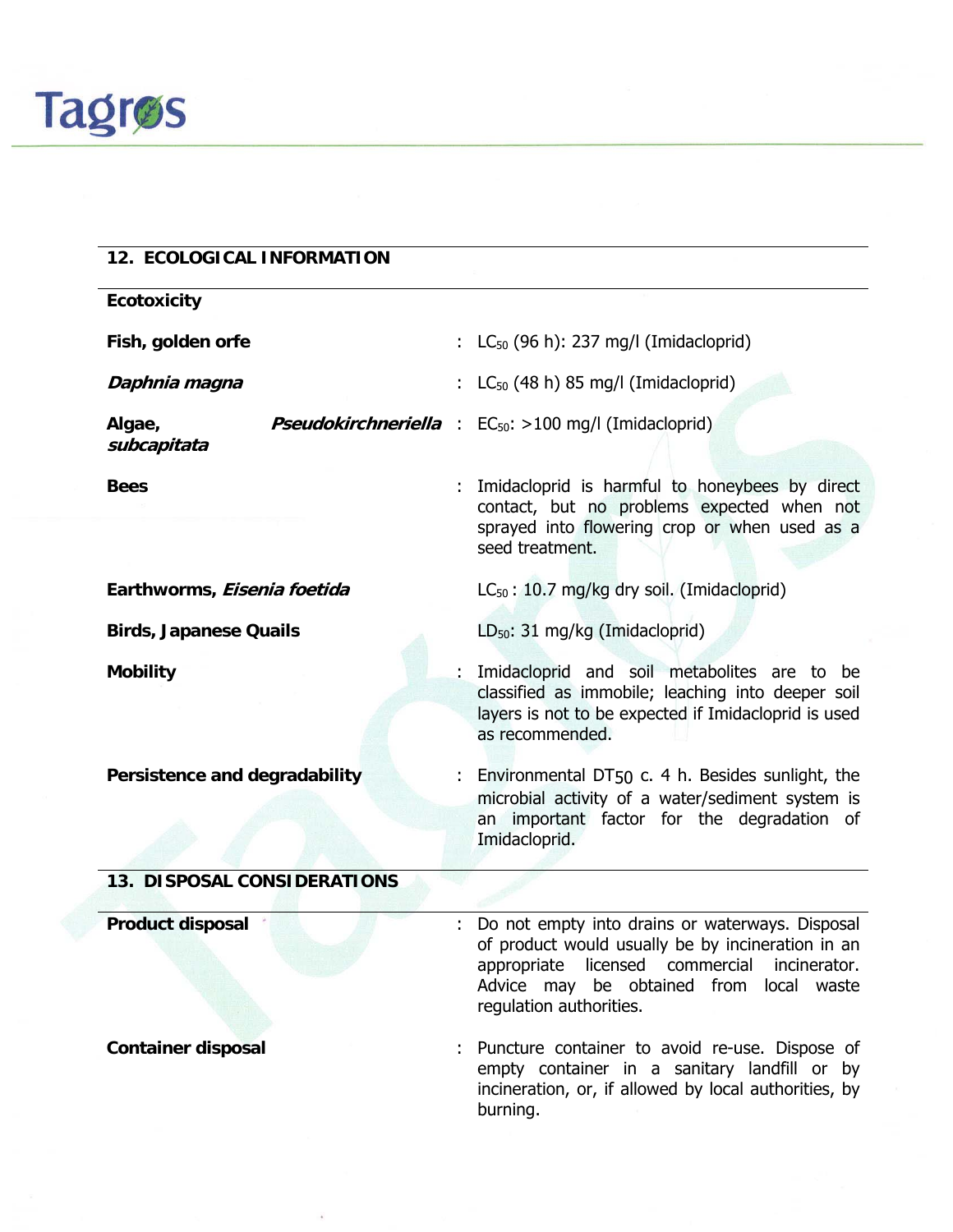

| <b>14. TRANSPORT INFORMATION</b>  |                                                                                                                                                                                                                                                                                                                                                                                                                                                                                                                                                   |
|-----------------------------------|---------------------------------------------------------------------------------------------------------------------------------------------------------------------------------------------------------------------------------------------------------------------------------------------------------------------------------------------------------------------------------------------------------------------------------------------------------------------------------------------------------------------------------------------------|
| <b>UN number</b>                  | : 2902                                                                                                                                                                                                                                                                                                                                                                                                                                                                                                                                            |
| <b>UN class</b>                   | : 6.1                                                                                                                                                                                                                                                                                                                                                                                                                                                                                                                                             |
| <b>UN packaging group</b>         | III                                                                                                                                                                                                                                                                                                                                                                                                                                                                                                                                               |
| <b>Proper Shipping Name</b>       | : PESTICIDE, LIQUID, TOXIC, NOS                                                                                                                                                                                                                                                                                                                                                                                                                                                                                                                   |
| <b>Additional information</b>     | Imidacloprid designated as marine pollutant.                                                                                                                                                                                                                                                                                                                                                                                                                                                                                                      |
| <b>15. REGULATORY INFORMATION</b> |                                                                                                                                                                                                                                                                                                                                                                                                                                                                                                                                                   |
| <b>Classification</b>             | : Xn: Harmful<br>N: Dangerous for the environment                                                                                                                                                                                                                                                                                                                                                                                                                                                                                                 |
| <b>Risk Phrases</b>               | R20/22: Harmful by inhalation and if swallowed.<br>R 21: Harmful in contact with skin.<br>R 36/37/38: Irritating to eyes, respiratory system<br>and skin.<br>R50/53: Very toxic to aquatic organisms and may<br>cause long-term adverse effects in the aquatic<br>environment.                                                                                                                                                                                                                                                                    |
| <b>Safety Phrases</b>             | : S1/2: Keep locked up and out of reach children.<br>S13: Keep away from food, drink and animal<br>feeding stuffs.<br>S24/25: Avoid contact with skin and eyes.<br>S57: Use appropriate containment to avoid<br>environmental contamination<br>S60: This material and its container must be<br>disposed of as hazardous waste<br>S61: Avoid release to the environment. Refer to<br>special instructions/safety data sheets<br>S62: If swallowed, do not induce vomiting: seek<br>medical advice immediately and show this<br>container or label. |
| <b>Reference regulation</b>       | Regulation (EC) No 1907/2006                                                                                                                                                                                                                                                                                                                                                                                                                                                                                                                      |